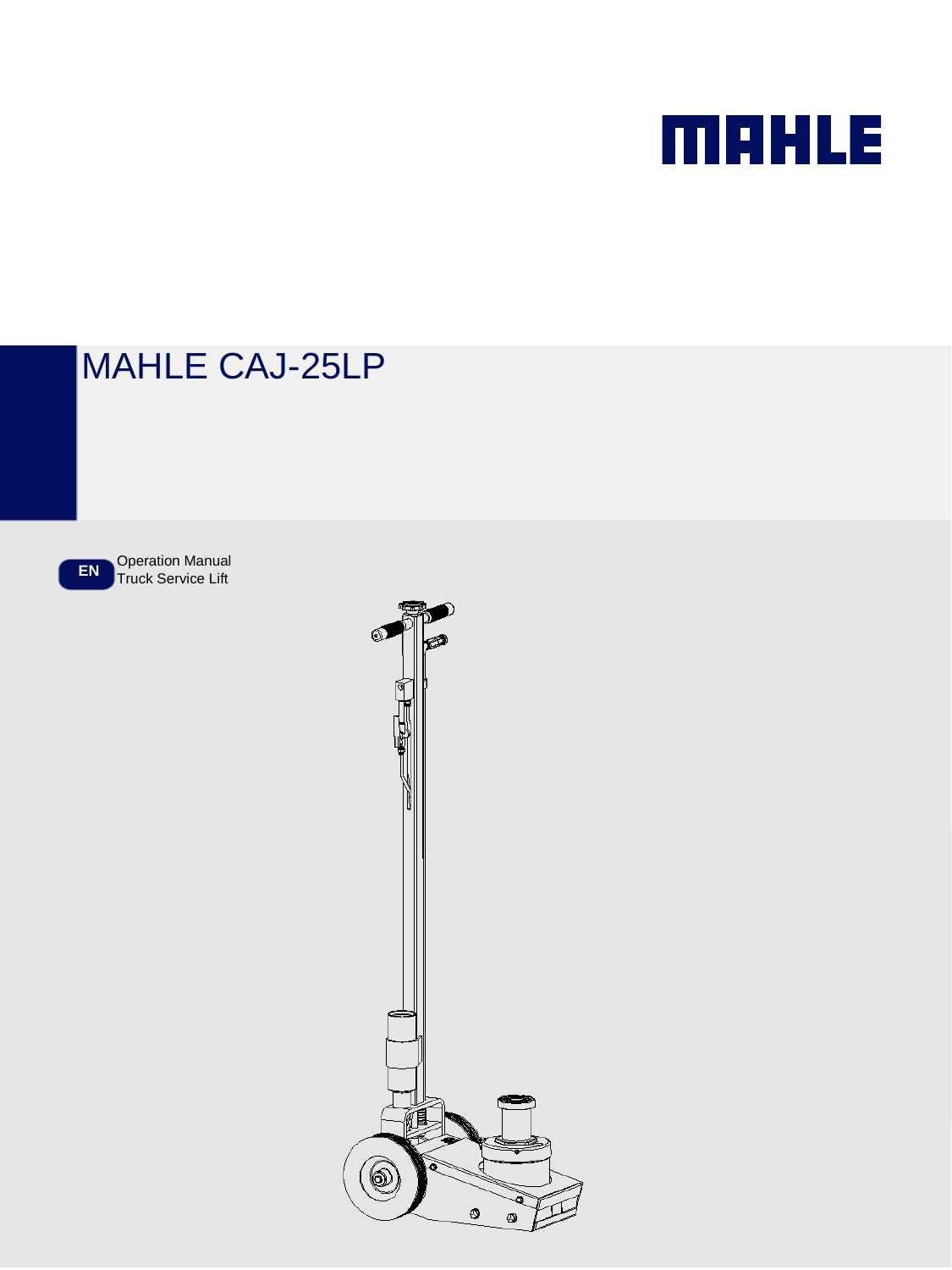

**READ THIS MANUAL CAREFULLY AND RETAIN FOR YOUR RECORDS**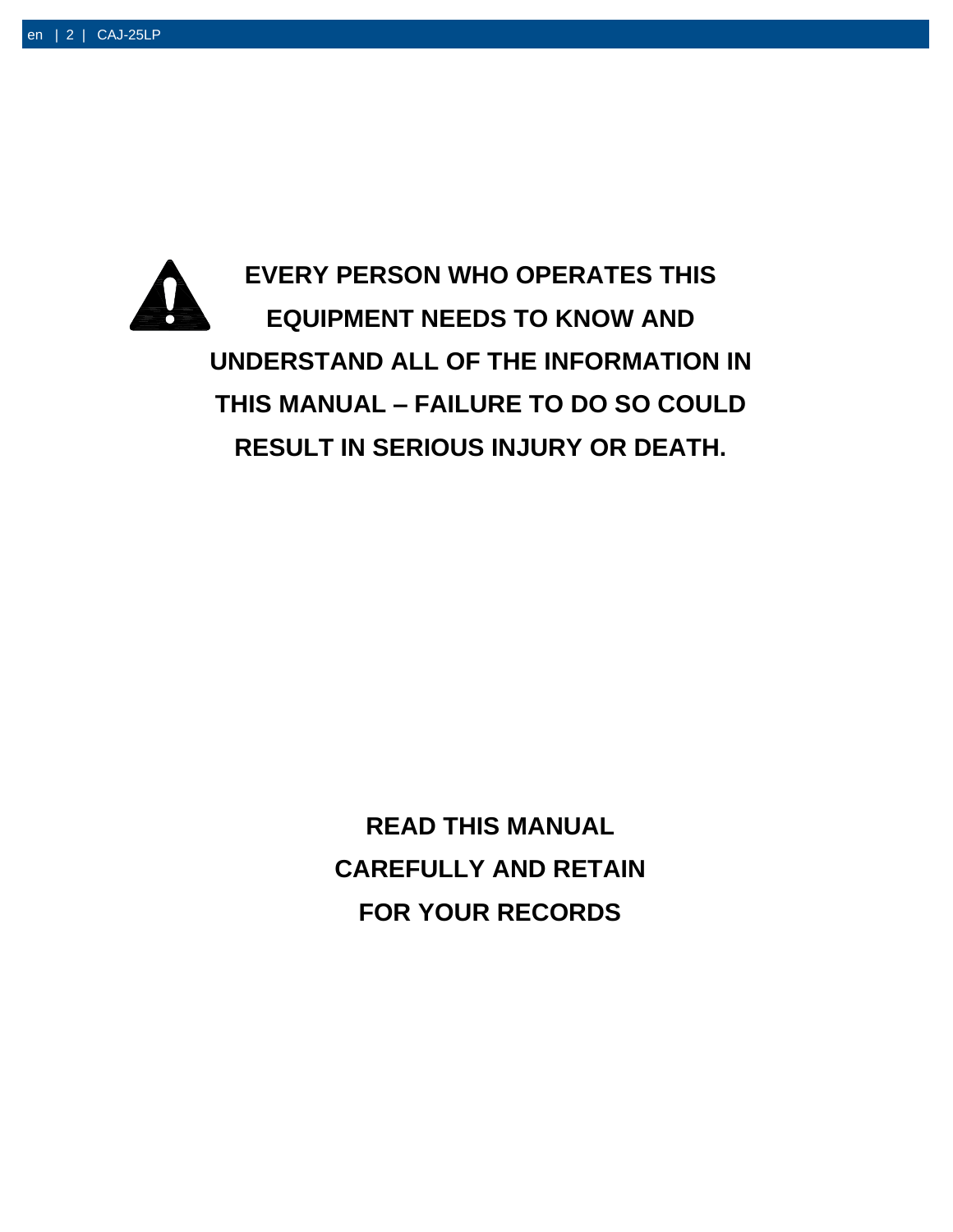## **Contents**

| 1.             |     |                                           |  |
|----------------|-----|-------------------------------------------|--|
|                | 1.1 |                                           |  |
| 2.             |     |                                           |  |
|                | 2.1 |                                           |  |
| 3.             |     |                                           |  |
|                | 3.1 |                                           |  |
| 4.             |     |                                           |  |
|                | 4.1 |                                           |  |
|                | 4.2 | Owner and/or operator responsibilities  6 |  |
| 5.             |     |                                           |  |
|                | 5.1 |                                           |  |
| 6.             |     |                                           |  |
|                | 6.1 |                                           |  |
| 7 <sub>1</sub> |     |                                           |  |
|                | 7.1 |                                           |  |
|                | 7.2 |                                           |  |
| 8.             |     |                                           |  |
|                | 8.1 | Inspection - before each use  10          |  |
|                | 8.2 |                                           |  |
|                | 8.3 | Maintenance instructions 11               |  |
|                | 8.4 |                                           |  |
| 9.             |     |                                           |  |
| 10.            |     |                                           |  |
| 11.            |     |                                           |  |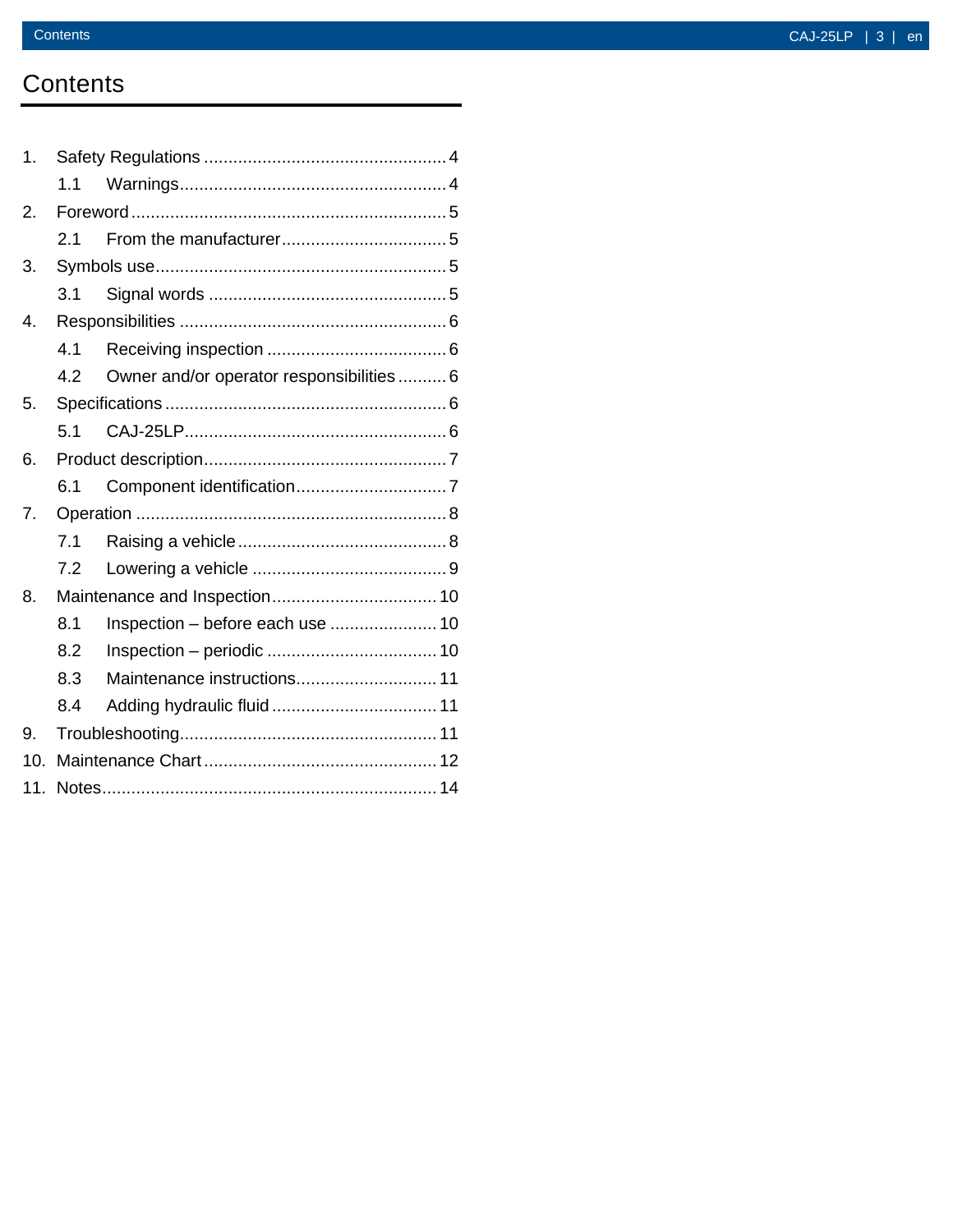### <span id="page-3-0"></span>1. Safety Regulations

### <span id="page-3-1"></span>1.1 Warnings

- **A** Failure to follow all of these safety instructions can lead to severe injury or death from a sudden loss of the load. Contact the manufacturer at the numbers or address printed on the back cover of this manual if you have any questions.
- **A** Before using this jack, be sure you have read and understood all of the instructions and warnings on the on product labeling and in this owner's manual. See the section entitled "OWNER AND/OR OPERATOR RESPONSIBILITIES" on page 6 of this manual for more information.
- **A** Inspect the jack before each use. The jack must be removed from service if damage is detected or if the jack is subjected to an abnormal shock or load. See page 10 of this manual for proper "INSPECTION – BEFORE EACH USE."
- $\triangle$  Inspect the work area before each use. Make sure the jack and vehicle are located on a hard, level surface capable of supporting the load.
- $\triangle$  Identify appropriate vehicle lift points before using the jack. Lift only on areas of the vehicle specified by the vehicle manufacturer. The lift point must be strong enough to sustain the lifting force without damage to the vehicle. Make sure the lift point is securely cradled in the jack's factory supplied lift pad. Do not use any kind of cribbing or adapters with this jack. The jack must remain in direct contact with the floor and the lifting pad must be in direct contact with the vehicle.
- Make sure the load does not exceed the rated capacity of the jack. The maximum lifting capacity of this jack is 50,000 lbs. / 22,680 kg.

A Always lift with either the factory supplied lift pad or extended lift pad in place. Never lift when one of these two factory furnished lift pads is not properly installed [see graphic on right]. Make sure the lift pad is the only part of the jack in contact with the vehicle — do not attempt to use any other part of the jack as a lifting point. Never place a hand or any other body part between lift pad and vehicle.



- **Fig. 1: Proper installation of lift pad**
- $\triangle$  Use the jack only as a lift, not as a support stand. After lifting the vehicle, never allow any part of your body to pass under it (and never begin work) until it is properly supported by appropriate support stands. Once adequate support stands are in place, remove the jack from underneath the vehicle. See pages 8-9 of this manual for information about raising and lowering a vehicle and refer to the manual that comes with your support stands for information about their proper and safe use.
- $\triangle$  Always use the jack as intended. Never modify or alter the jack. Use the jack for lifting vehicles only. Never use more than one jack at the same time to raise a vehicle. If this jack does not have sufficient capacity to lift a load, use a different jack with adequate capacity. Do not use any type of blocks, cribbing devices, or adapters with this jack. The jack must remain in direct contact with the floor and the lifting pad must be in direct contact with an appropriate lift point on the vehicle. Never attempt to reposition or rotate the jack or move, dolly, or drive the vehicle while the vehicle is raised. Never throw the jack or allow the jack to fall from an elevated position, such as from a truck bed.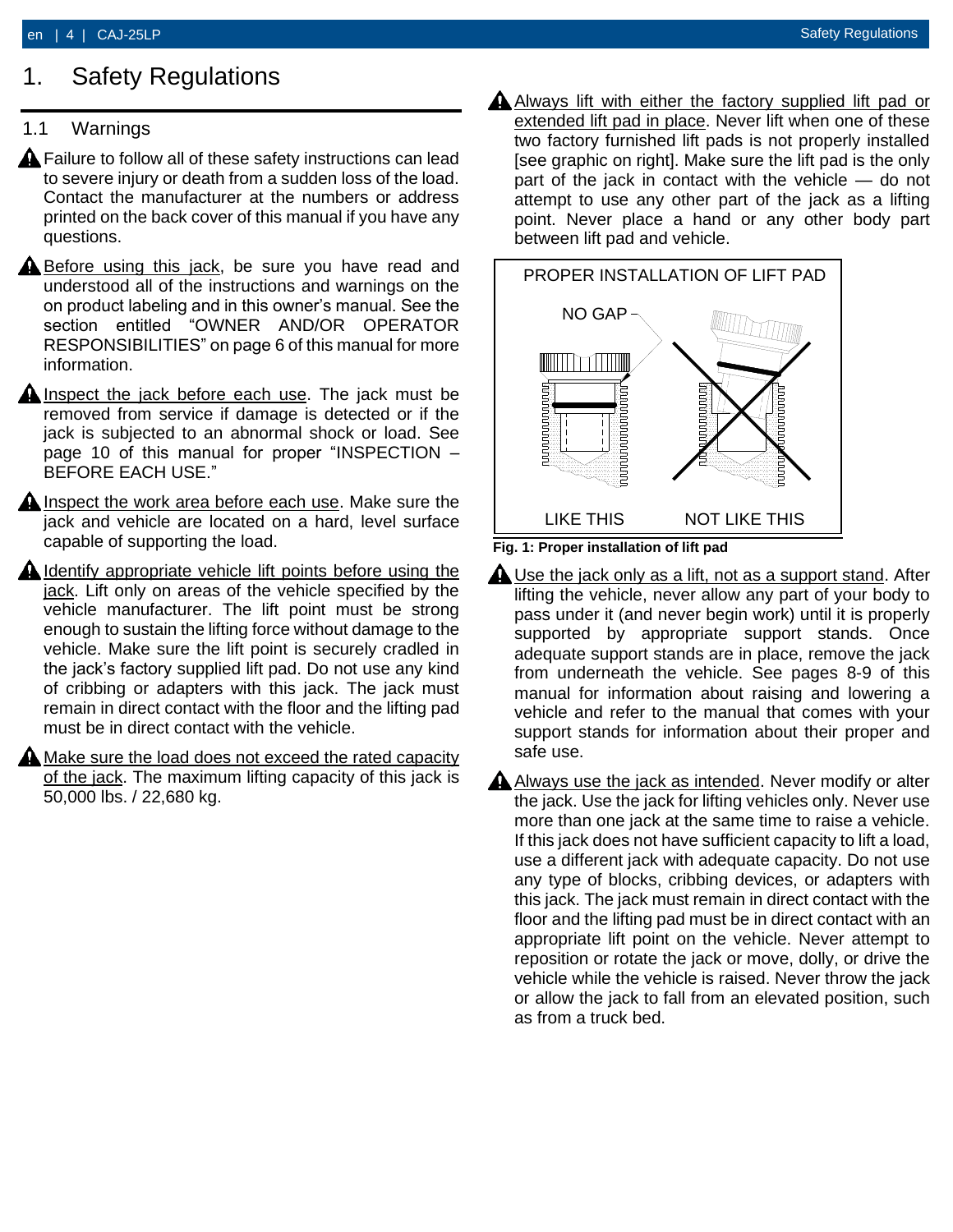### <span id="page-4-0"></span>2. Foreword

#### <span id="page-4-1"></span>2.1 From the manufacturer

Thank you for your purchase. To complement the offering of A/C, fluid and nitrogen service equipment, MAHLE Service Solutions has partnered with Gray Manufacturing to provide the highest quality hydraulic and pneumatic equipment available for the professional service technician. This equipment adheres to high standards promised in the MAHLE guarantee including the assurance of innovation and reliability that comes with the Gray Manufacturing name. Please contact MAHLE Service Solutions' customer service at (800) 468-2321 or tech.mss@us.mahle.com with any comments or questions.

## <span id="page-4-2"></span>3. Symbols use

### <span id="page-4-3"></span>3.1 Signal words

Signal words call attention to a safety message or messages, or a property damage message or messages, and designate a degree or level of hazard seriousness. Signal words used in this manual include:

| <b>Keyword</b> | <b>Probability of</b><br>occurrence  | Severity of danger if<br>instructions not observed |
|----------------|--------------------------------------|----------------------------------------------------|
| <b>DANGER</b>  | <b>Immediate</b><br>impending danger | Death or severe injury.                            |
| <b>WARNING</b> | <b>Possible</b> impending<br>danger  | Death or severe injury                             |
| <b>CAUTION</b> | Possible dangerous<br>situation      | <b>Minor</b> injury                                |
| <b>NOTICE</b>  | Possible damage to<br>property       | <b>Possible property</b><br>damage                 |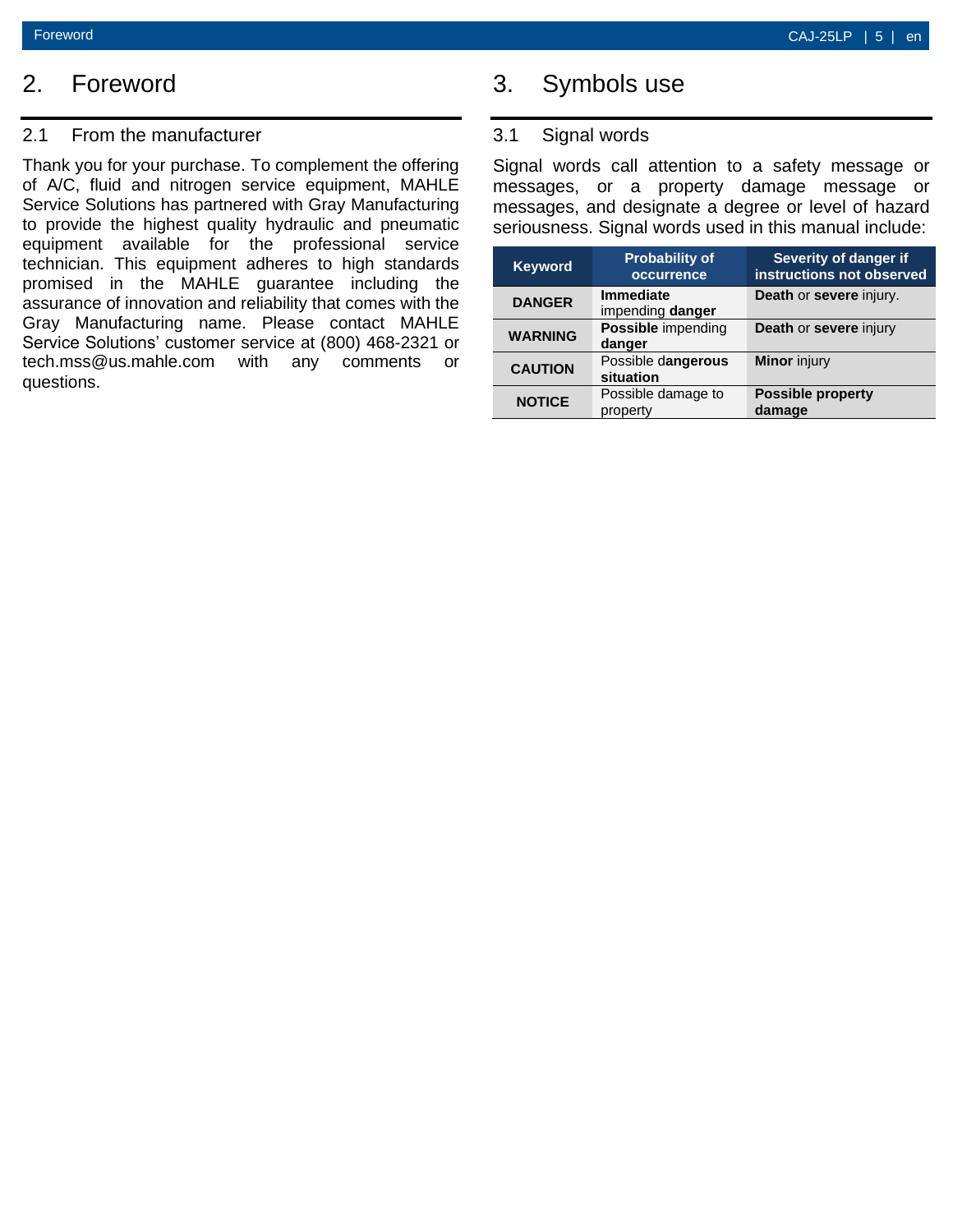### <span id="page-5-0"></span>4. Responsibilities

### <span id="page-5-1"></span>4.1 Receiving inspection

Before attempting to operate this equipment, thoroughly read and understand this manual. Completely remove all tape and packaging. Inspect the equipment immediately upon delivery. If shipping damage is evident, inform the delivering carrier immediately and contact the manufacturer using the contact information on the back cover of this manual.

### <span id="page-5-2"></span>4.2 Owner and/or operator responsibilities

The owner of this equipment must read these instructions and maintain them for future reference and for instructing any other users of the equipment. The owner is responsible for keeping all warning labels and instruction manuals legible and intact. Replacement labels and literature are available from the manufacturer. The owner must never authorize or allow anyone to use this equipment until the operator has read and understood the information in this manual and on the accompanying labeling on the equipment itself.

If this equipment is being used in an occupational setting (or workplace), the employer should ensure that all personnel working with and around the equipment know of the risks associated with its use. Personnel involved in the use and operation of this equipment shall be careful, competent, trained, and qualified in the safe operation of the equipment and its proper use when servicing motor vehicles and their components. Safety information provided with this equipment should be emphasized by the employer and understood by each employee. The employer must make this manual available to all personnel using this equipment and all personnel must read and understand the contents of this manual. If the operator is not fluent in English, the manufacturer's instructions and warnings shall be read to and discussed with the operator in the operator's native language by the employer, making sure that the operator comprehends its contents and observes the proper procedures for use of this equipment.

## <span id="page-5-3"></span>5. Specifications

### <span id="page-5-4"></span>5.1 CAJ-25LP

| <b>Model CAJ-25LP</b>                                                     | <b>US units</b>          | <b>Metric units</b> |
|---------------------------------------------------------------------------|--------------------------|---------------------|
| Maximum capacity                                                          | 50,000 lbs               | 22680 kg            |
| Required air pressure                                                     | 90-200 psi               | $6.2 - 13.8$ bar    |
| Minimum start height                                                      | $8 - \frac{3}{4}$ in     | 22.2 cm             |
| Minimum start height (w/ short<br>lift pad extension socket)              | $11$ in                  | 27.9 cm             |
| Minimum start height (w/ tall lift<br>pad extension socket)               | 13- $\frac{1}{2}$ in     | 34.3 cm             |
| Minimum start height (w/ short<br>and tall lift pad extension<br>sockets) | $15 - \frac{7}{8}$ in    | 40.32 cm            |
| Maximum lift height                                                       | $13 - \frac{13}{16}$ in  | 35.1 cm             |
| Maximum lift height (w/ short<br>lift pad extension socket)               | $16-1$ / <sub>8</sub> in | 41 cm               |
| Maximum lift height (w/ tall lift<br>pad extension socket)                | $18-^{5}/_8$ in          | 47.3 cm             |
| Maximum lift height (w/ short<br>and tall lift pad extension<br>sockets)  | $21$ in                  | 53.3 cm             |
| <b>Stroke</b>                                                             | $5 - \frac{1}{8}$ in     | $13.0 \text{ cm}$   |
| Lift pad diameter                                                         | $3 - \frac{1}{2}$ in     | 8.89 cm             |
| Weight                                                                    | 120 lb                   | 54.4 kg             |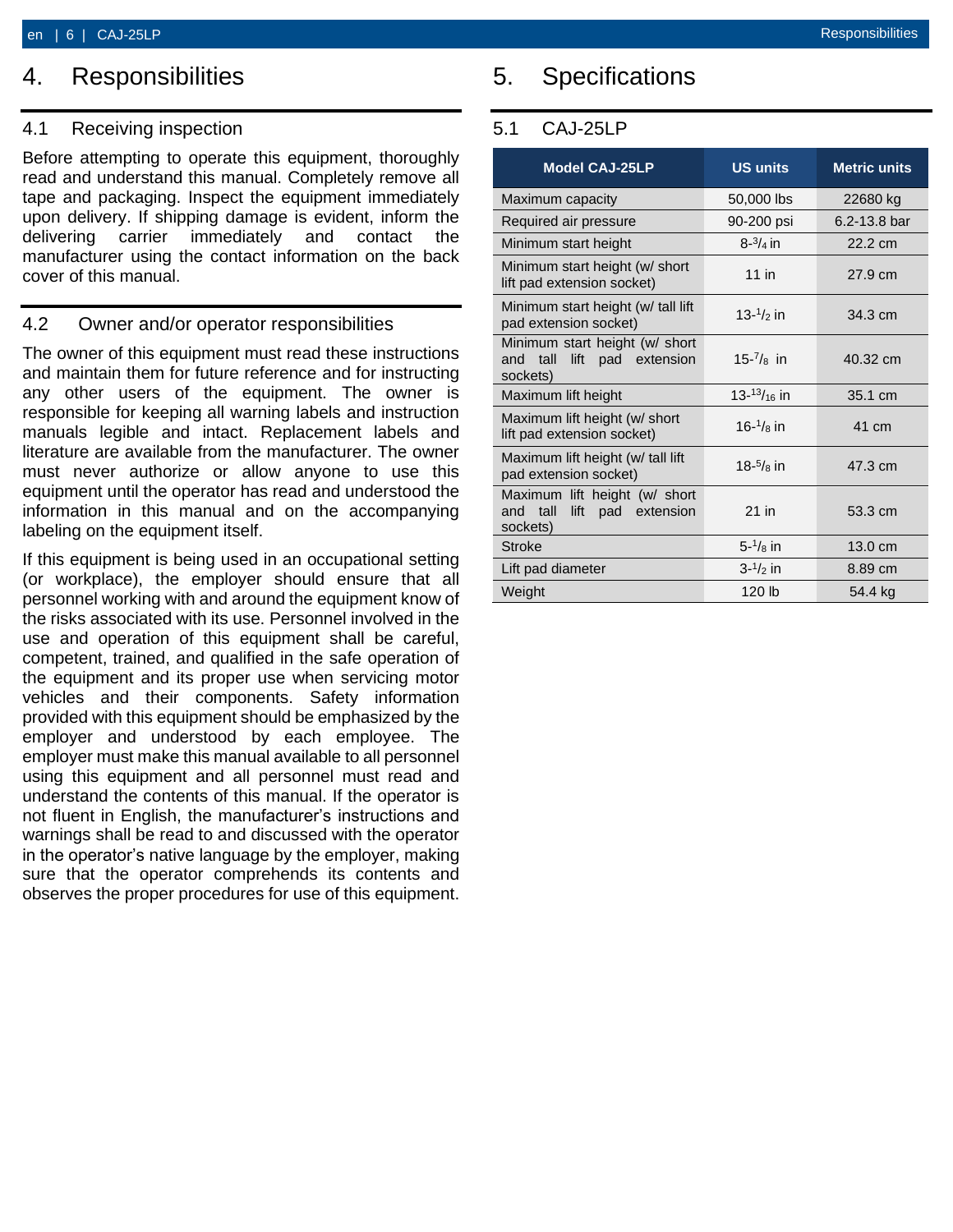## <span id="page-6-0"></span>6. Product description

### <span id="page-6-1"></span>6.1 Component identification



## **Fig. 2: Top view**

- 1 Plastic cover for oil reservoir plug<br>
2 Short lift pad extension socket<br>
3 Tall lift pad extension socket<br>
4 Air control valve<br>
5 Release knob<br>
6 Handle tilt rod
- Short lift pad extension socket
- Tall lift pad extension socket
- Air control valve
- Release knob
- 6 Handle tilt rod



#### **Fig. 3: Top view**

1 Lift pad 2 Wheel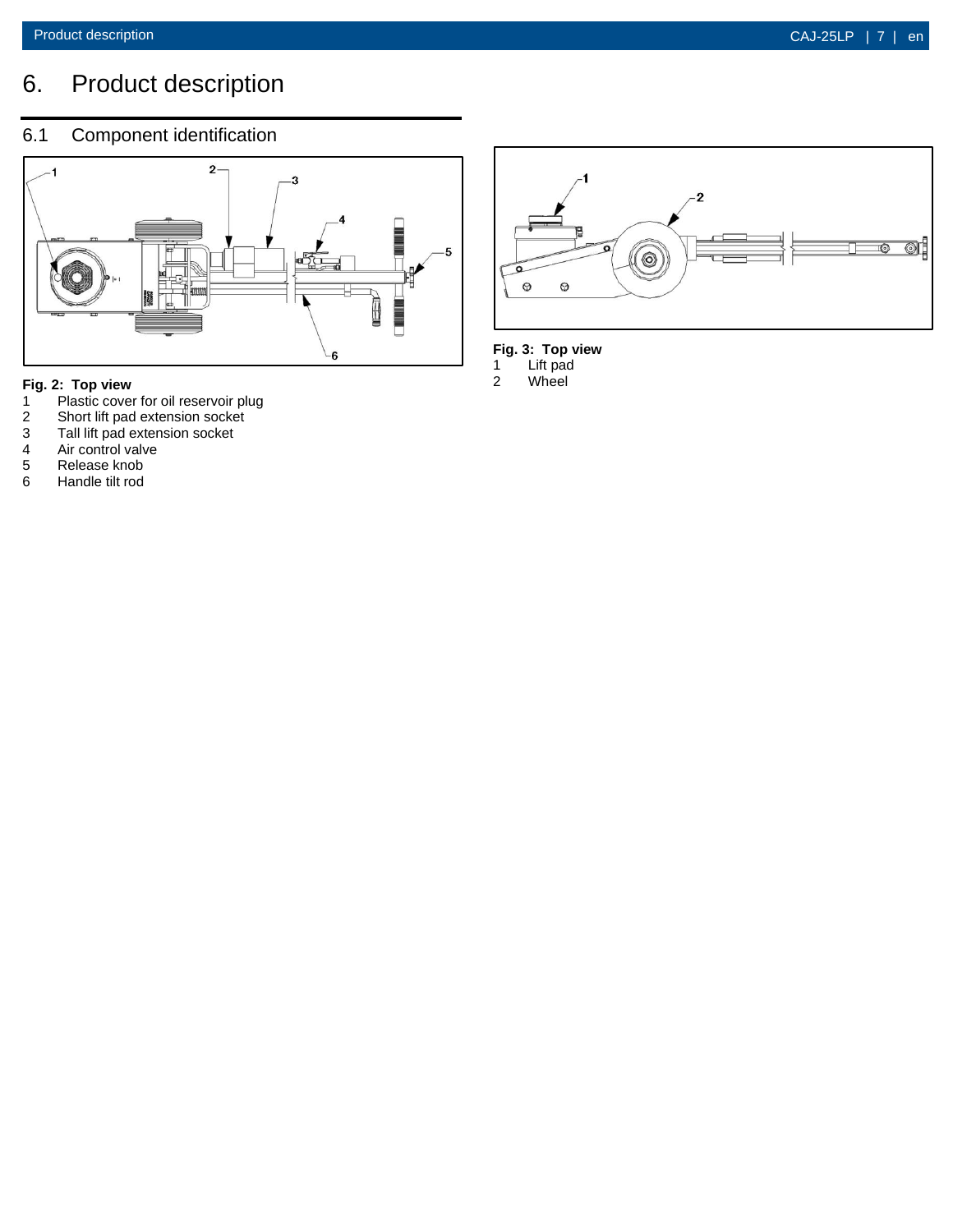## <span id="page-7-0"></span>7. Operation

 $\triangle$  WARNING - This section discusses the appropriate and safe methods for using the jack to raise and lower a vehicle. Safe operation is not limited to simply raising and lowering a vehicle - it also includes adequate preparation before the vehicle is lifted. Failure to follow all of the steps outlined in this section could result in serious injury or death.

### <span id="page-7-1"></span>7.1 Raising a vehicle

- 1. Make sure the vehicle load does not exceed the rated capacity of the jack (50,000 lbs. / 22,680 kg.)
- 2. Inspect the jack for signs of wear or damage (see "Inspection Instructions" in Section 8). The jack should be immediately removed from service if you detect any abnormal conditions or signs of damage that suggest the jack will not work properly or safely — When in doubt, don't use the jack!
- $\triangle$  If you see any signs of wear or damage, or if there is any indication that the jack is not performing normally, immediately take it out of service and contact customer service at the address and number shown on the back cover of this manual. NEVER use a jack that appears damaged in any way.
- 3. Transport the jack to the work area by wheeling it. You can push or pull the jack. Wheel the jack across smooth surfaces only.
- **A** Jolting caused by the wheels catching on uneven surfaces can cause physical strain and personal injury.
- 4. Select appropriate vehicle support stands and bring them to the immediate work area. Follow the instructions supplied with the vehicle stands. Use appropriate vehicle stands to support the load immediately after lifting. NEVER use the jack to support a load while working on a vehicle. Failure to follow all of these instructions can result in jack instability and loss of a load.
- 5. Examine the work area. Use the jack only on hard, level surfaces capable of safely supporting the load. The jack must ALWAYS remain in direct contact with the floor. NEVER attempt to lift from a polished or greasy floor. Clear the surrounding area of personnel, tools, equipment, or any other objects that would interfere with the use of the jack. If these conditions cannot be met, move the vehicle and jack to an area where the lift can be performed safely.
- 6. Chock the vehicle's wheels. When raising a vehicle from one end, always chock the wheels that will remain on the ground. Make sure at least two wheels of the vehicle remain in contact with the floor at all times — NEVER use the jack to raise all four wheels of the vehicle from the floor.
- 7. Verify that the vehicle's engine is not running before raising it.
- 8. Identify a lift point on the vehicle that is capable of supporting the load. Lift only on areas of the vehicle specified by the vehicle manufacturer. The lift point must be strong enough to sustain the lifting force without damage to the vehicle.
- 9. Position the lift pad for contact with the vehicle's lift point. Check to make sure the lift pad contacts and cradles the lift point squarely and securely so as to prevent loss of load.
- 10. Connect a quick coupler to the air control valve. Close the release valve by rotating the release knob clockwise. Attach air supply of 90 psi minimum to 200 psi maximum. The unit is now ready for use. Actuation of the air control lever will now raise the lift pad. Rotating the release knob counterclockwise will lower the lift pad (always rotate this knob slowly and only rotate the knob as far as necessary to lower the vehicle gently).
- 11. Raise the load to the desired height. Upon actuating the air control valve, the jack lift pad will rise quickly until contact is made with the load. Then the jack will continue to lift the load (at a slower rate) until the air control valve is released or the jack has reached the limit of its stroke.
- 12. Position appropriate support stands under the vehicle manufacturer's recommended lift areas to provide stable support for the raised vehicle. Make sure all personnel are clear of the area.
- 13. Lower the vehicle onto the support stands by slowly and carefully turning the release control knob counterclockwise. When lowering the jack, it is important to keep the rate of lowering under control and to assure the recommended vehicle lift points will properly rest on the stand pad. Refer to the instructions and warnings accompanying the support stands for additional information about their safe use.
- 14. When the support stands are supporting the entire load, the jack can be removed from the area before work on the vehicle begins.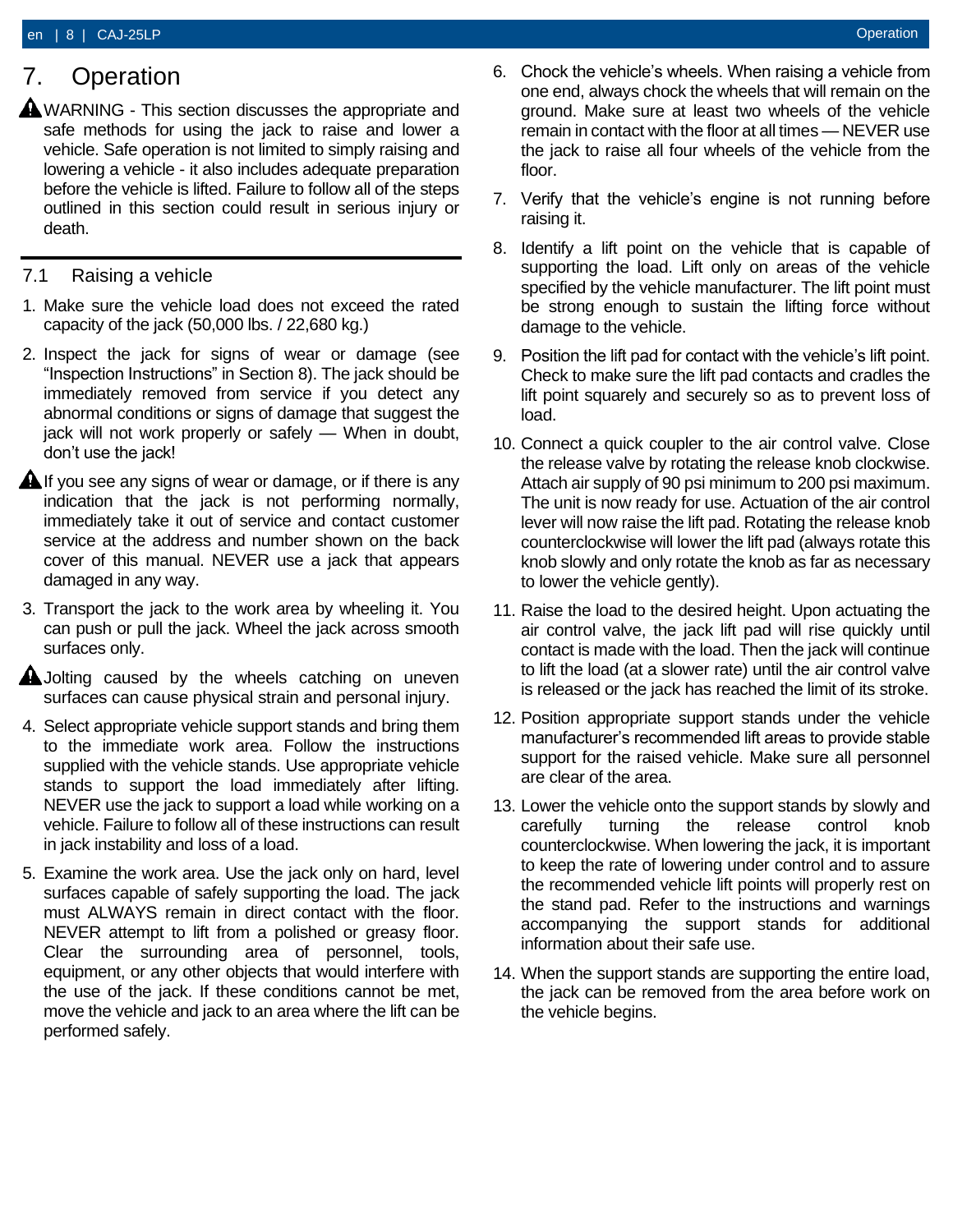### <span id="page-8-0"></span>7.2 Lowering a vehicle

- 1. Make sure the vehicle load does not exceed the rated capacity of the jack (50,000 lbs. / 22,680 kg.)
- 2. Inspect the jack for signs of wear or damage (see "Inspection Instructions" in Section 8). The jack should be immediately removed from service if you detect any abnormal conditions or signs of damage that suggest the jack will not work properly or safely — When in doubt, don't use the jack!
- 3. Transport the jack to the work area by wheeling it. You can push or pull the jack. Wheel the jack across smooth surfaces only.
- 4. Close the release knob by rotating clockwise and actuate the control valve to raise the vehicle off the vehicle support stands.
- 5. Carefully remove the vehicle support stands from beneath the vehicle and place them away from the work area .
- 6. Slowly turn the release knob counterclockwise to lower the vehicle to the floor gently. The ram will fully retract by leaving the air supply connected and the release valve open. The ram will fully retract even under no -load conditions.
- 7. Lower the jack completely and move the jack and chocks away from the work area.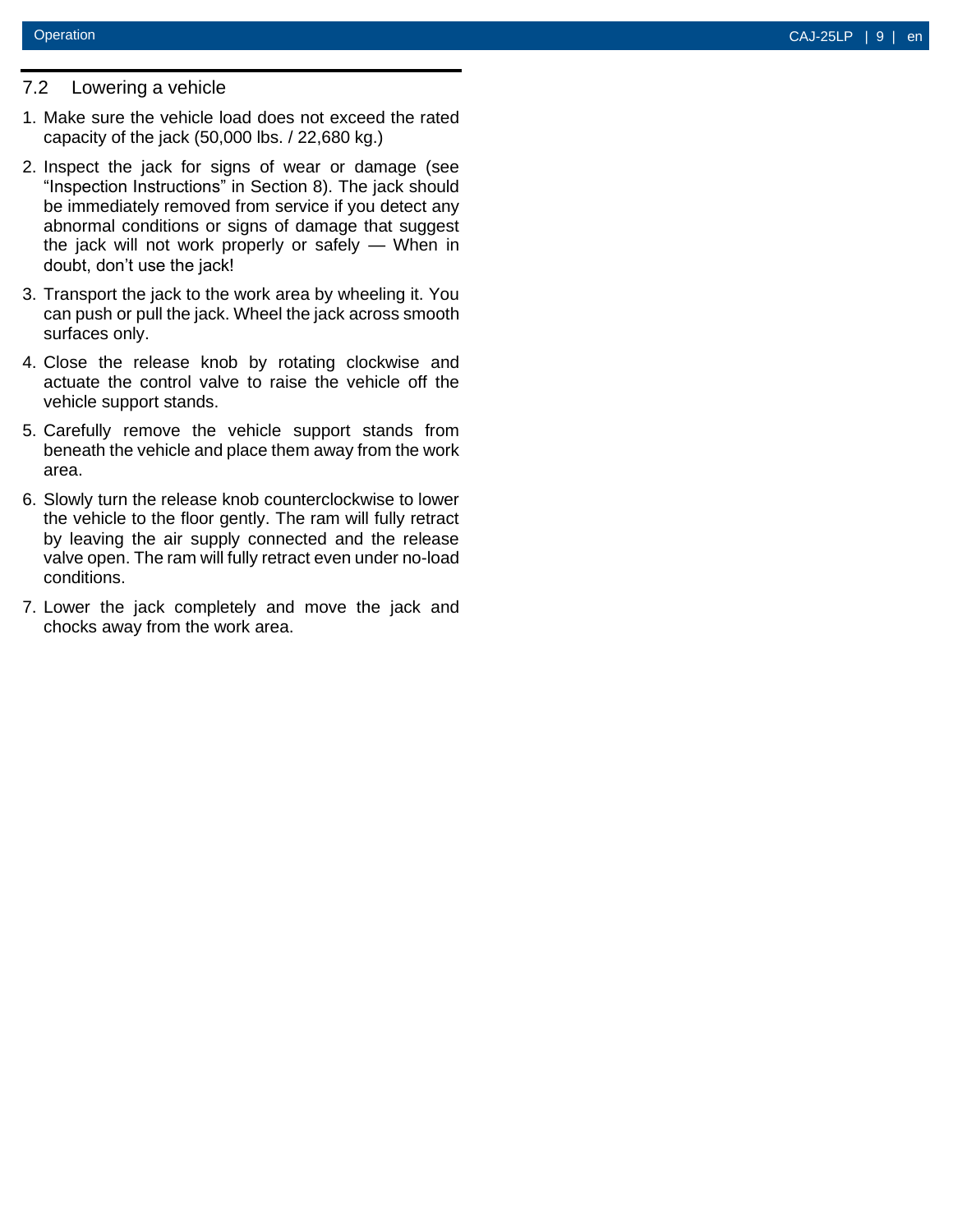### <span id="page-9-0"></span>8. Maintenance and Inspection

**A**WARNING - The jack must be inspected according to the requirements of this section. Failure to properly inspect the jack could lead to severe injury or death. The jack must be removed from service and inspected immediately if it is subjected to an abnormal load or a shock load. If any irregularities or problems are detected during an inspection, the jack must be removed from service immediately and repaired. Contact the manufacturer at the numbers and address printed on the back cover of this manual.

#### <span id="page-9-1"></span>8.1 Inspection – before each use

Visual inspection of the jack must be made before each use of the jack. The jack should be immediately removed from service if any of the following conditions are detected or observed:

- The lift pad or extended lift pad is cracked, chipped, or shows signs of excessive wear.
- $\triangleright$  The ram shows signs of damage such as bends, twists, cracks, chips, corrosion, misuse, or excessive wear.
- ▶ The jack's controls or wheels do not operate smoothly or freely.
- ▶ An oil leak is observed.
- Any abnormal condition or sign of damage that suggests the jack will not work properly.

### <span id="page-9-2"></span>8.2 Inspection – periodic

The jack owner (or a knowledgeable person appointed by the owner) must give the jack a more thorough inspection weekly (if it is used on a daily basis) or monthly (if used less frequently). In addition to a visual inspection (as described above), the inspector should also operate and move the jack to assist in identifying any problems that might exist. The jack must be removed from service and repaired if the jack appears damaged, if it is badly worn, or if it operates abnormally.

- $\blacktriangleright$  Inspect lift pad and extended lift pad and remove jack from service if either lift pad is cracked, chipped, or shows signs of excessive wear.
- ▶ Raise and lower the ram to ensure it moves smoothly through its full range. Inspect the ram for damage such as bends, twists, cracks, chips, corrosion, misuse, or excessive wear.
- Move the jack forward and backward on its wheels to ensure that the wheels rotate smoothly and freely.
- $\triangleright$  Inspect for oil leaks. If oil leaks occur, refer to the "Troubleshooting" section of this manual.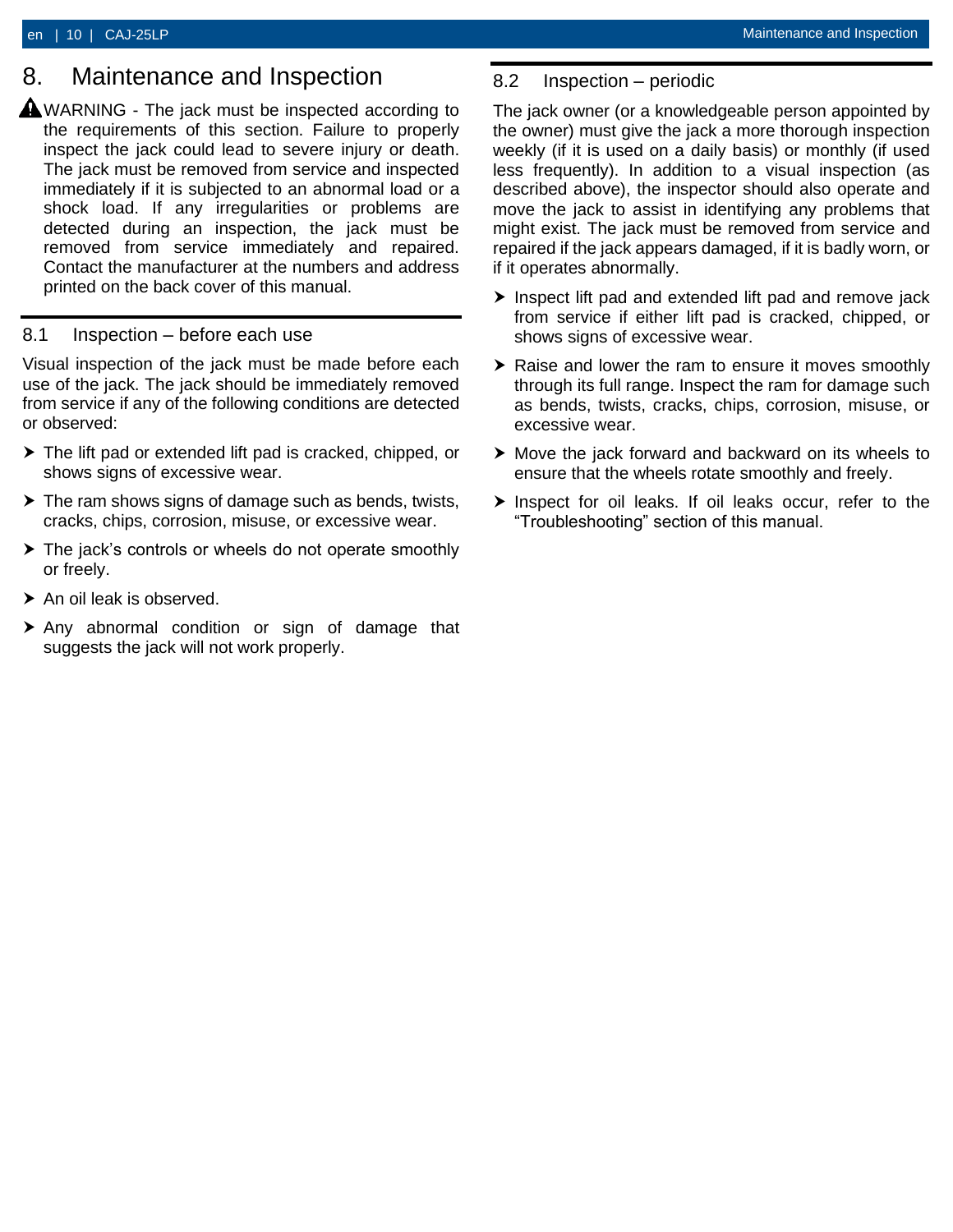#### <span id="page-10-0"></span>8.3 Maintenance instructions

- **A** WARNING All inspection and maintenance procedures must be performed after the jack has been removed from service. Failure to do this may result in personal injury and/or property damage.
- All warning and capacity labels should be readable and complete. Wash external surfaces of jack, labels, and decals with a mild soap solution.
- Lubricate all rotating and sliding portions of the jack monthly.

#### <span id="page-10-1"></span>8.4 Adding hydraulic fluid

- **A**WARNING The oil reservoir in this equipment is sealed and pressurized when in use. When checking the fluid level, do not have the jack connected to the air supply. Failure to heed this warning may result in personal injury and/or property damage.
- 1. Remove the jack from service.
- 2. Disconnect the air line.
- 3. The ram must be in the fully-lowered position and the jack must be on a level surface.
- 4. Carefully remove the plastic cover from the oil reservoir plug located on the top surface of the jack body.
- 5. Clean around the surface of the oil fill plug to prevent contamination of the hydraulic oil system.
- 6. Remove the oil fill plug using a 3/16 Hex wrench.
- 7. Visually check the hydraulic oil level. RAM MUST BE FULLY RETRACTED. The oil should be within 1/4 inch of the bottom of the oil fill hole. If the fluid level is low, add a high-grade hydraulic fluid equivalent to Mobile Tellus T22 oil.
- **A CAUTION Do not use brake or transmission fluid. Use** of the wrong fluid can deteriorate the seals and corrosion problems will occur.
- 8. Reinstall and secure the oil reservoir plug, replace the plastic cover, and connect to air supply and test for normal operation.

## <span id="page-10-2"></span>9. Troubleshooting

This section is a list of potential problems and solutions. If the solution listed fails to correct the problem, call the manufacturer at the numbers and address printed on the back cover of this manual. Please have the model number, and serial number of your jack available. The serial number is permanently stamped on a metal tag attached to the top of the frame.

| <b>Problem</b>         | <b>Cause/Solution</b>                                                                                                                                                                                                                                                            |  |
|------------------------|----------------------------------------------------------------------------------------------------------------------------------------------------------------------------------------------------------------------------------------------------------------------------------|--|
| Fails to lift load     | • Low oil level; see the "Adding Hydraulic"<br>Fluid" section.<br>• Inadequate air pressure; ensure 90 psi<br>minimum<br>knob<br>• Release open; turn release<br>clockwise until tight.<br>• Airline leaks; locate and correct leaks.<br>• Overloaded; use larger-capacity jack. |  |
| Fails to hold load     | • Release open, turn<br>release<br>knob<br>clockwise until tight.                                                                                                                                                                                                                |  |
| Air motor will not run | • Airline leaks; locate and correct leaks.<br>• Inadequate air pressure; ensure 90 psi<br>minimum.<br>• Air piston sticking or stuck, add oil to air<br>inlet to lubricate piston.                                                                                               |  |
| Oil leaks              | reservoir plug loose; tighten<br>$\bullet$ Oil<br>oil<br>reservoir plug.                                                                                                                                                                                                         |  |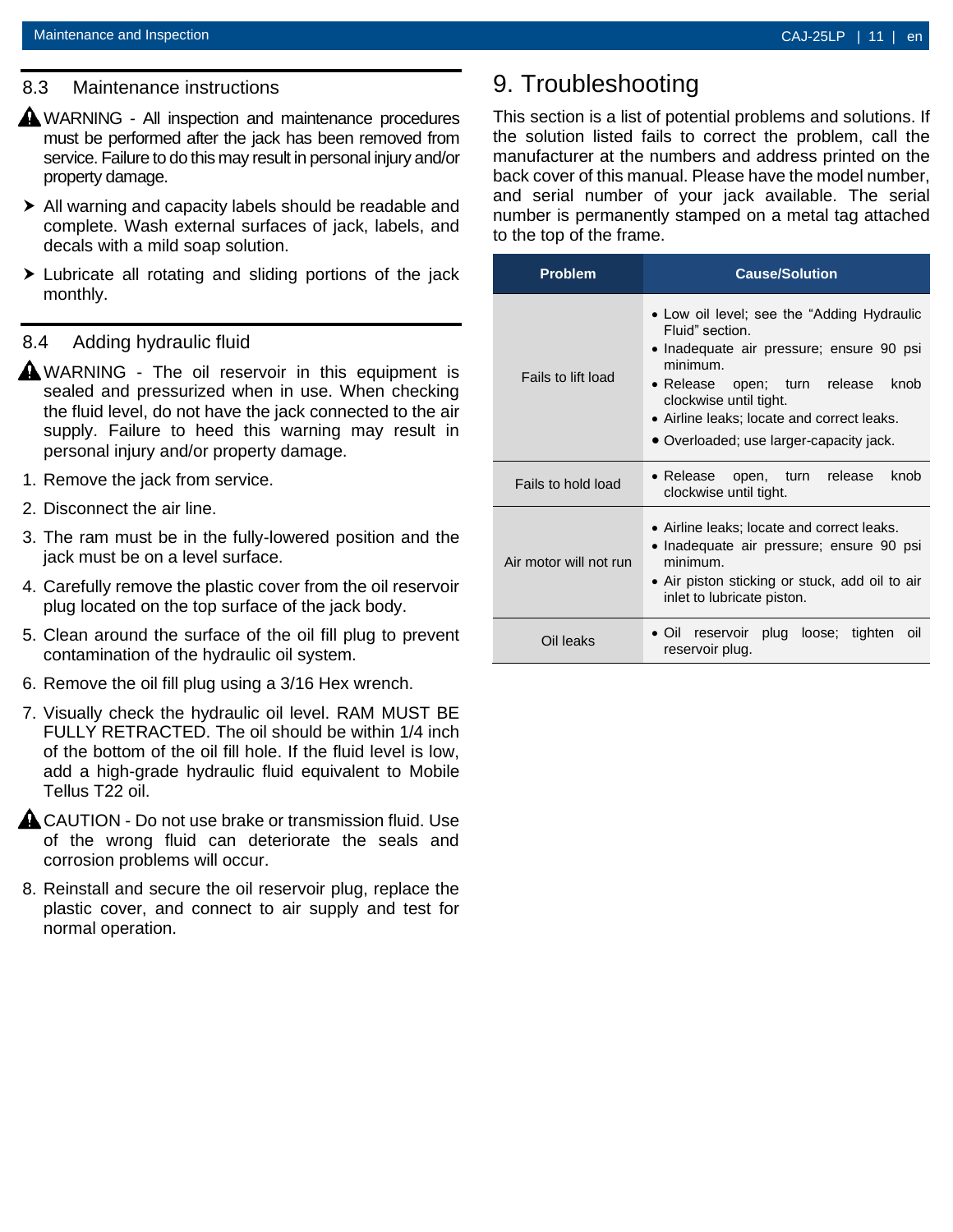## <span id="page-11-0"></span>10. Maintenance Chart

| <b>Action</b>        | <b>Date</b> | <b>Details</b> | Person<br>responsible |
|----------------------|-------------|----------------|-----------------------|
| Receiving inspection |             |                |                       |
|                      |             |                |                       |
|                      |             |                |                       |
|                      |             |                |                       |
|                      |             |                |                       |
|                      |             |                |                       |
|                      |             |                |                       |
|                      |             |                |                       |
|                      |             |                |                       |
|                      |             |                |                       |
|                      |             |                |                       |
|                      |             |                |                       |
|                      |             |                |                       |
|                      |             |                |                       |
|                      |             |                |                       |
|                      |             |                |                       |
|                      |             |                |                       |
|                      |             |                |                       |
|                      |             |                |                       |
|                      |             |                |                       |
|                      |             |                |                       |
|                      |             |                |                       |
|                      |             |                |                       |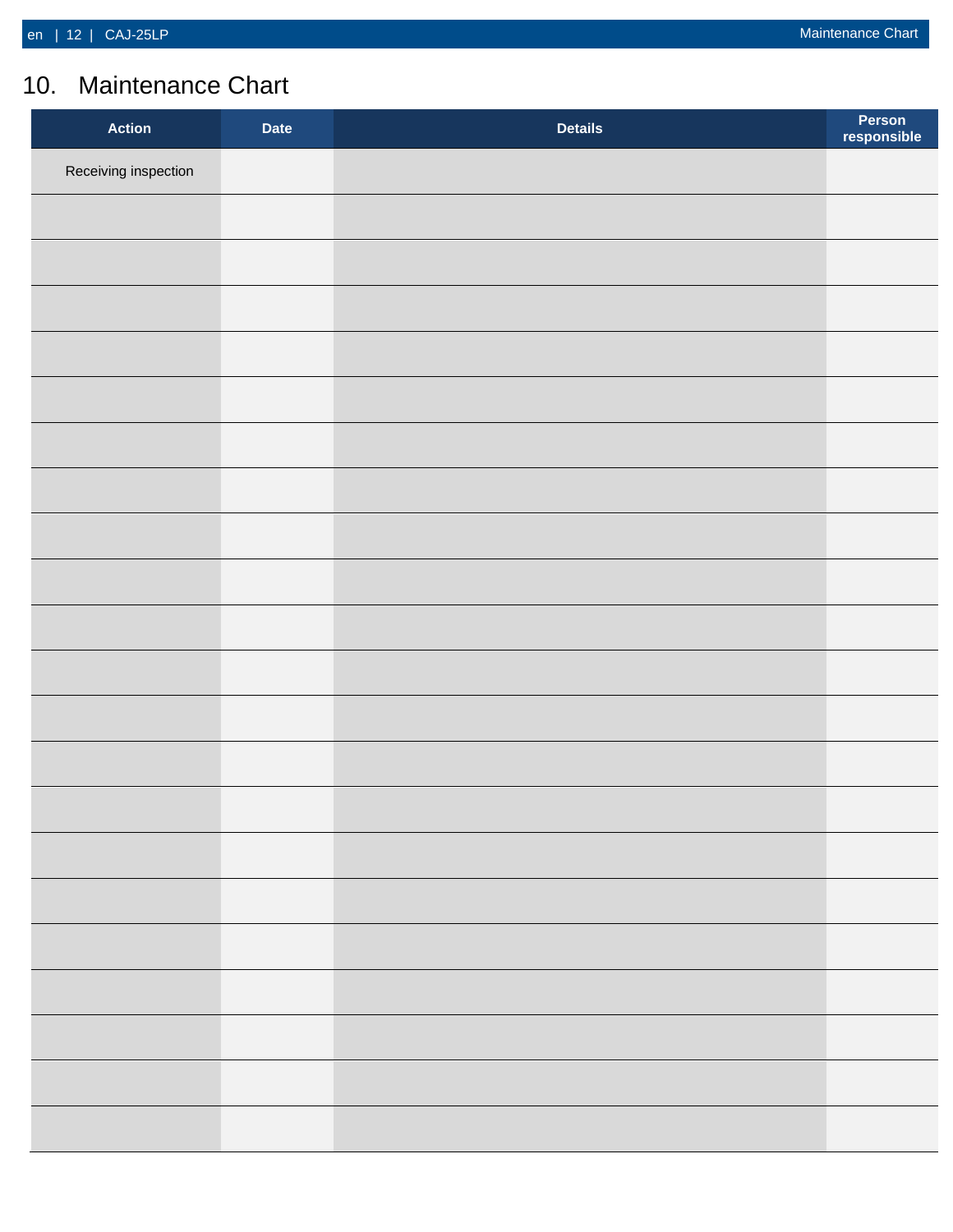| <b>Action</b> | <b>Date</b> | <b>Details</b> | Person<br>responsible |
|---------------|-------------|----------------|-----------------------|
|               |             |                |                       |
|               |             |                |                       |
|               |             |                |                       |
|               |             |                |                       |
|               |             |                |                       |
|               |             |                |                       |
|               |             |                |                       |
|               |             |                |                       |
|               |             |                |                       |
|               |             |                |                       |
|               |             |                |                       |
|               |             |                |                       |
|               |             |                |                       |
|               |             |                |                       |
|               |             |                |                       |
|               |             |                |                       |
|               |             |                |                       |
|               |             |                |                       |
|               |             |                |                       |
|               |             |                |                       |
|               |             |                |                       |
|               |             |                |                       |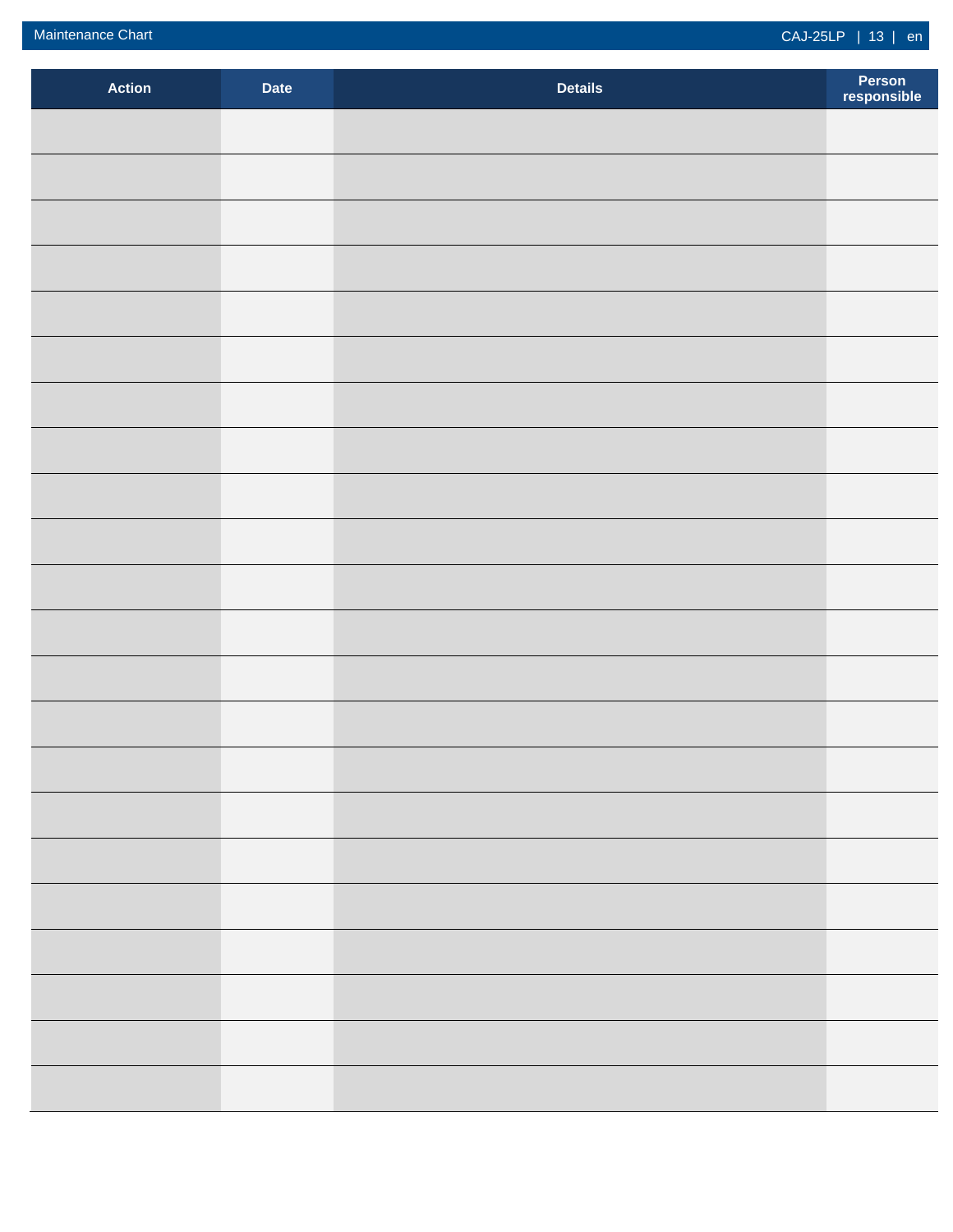## <span id="page-13-0"></span>11. Notes